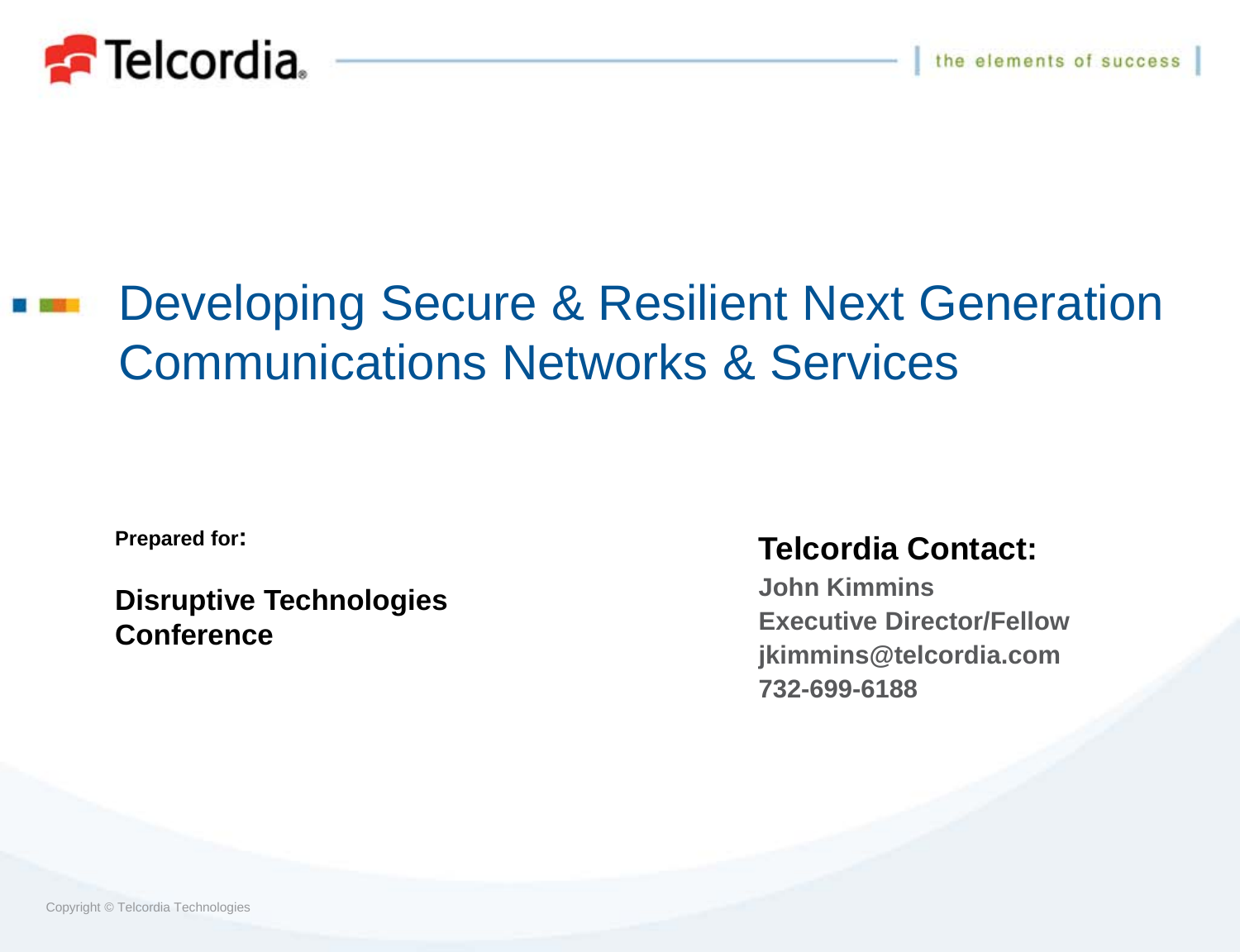#### **EXEC** Overview

- **Network & Services Transformations**
- **Security Threats**
- **Technical & Operations Trends**
- **Current Security Approaches**
- **Risk Management Framework**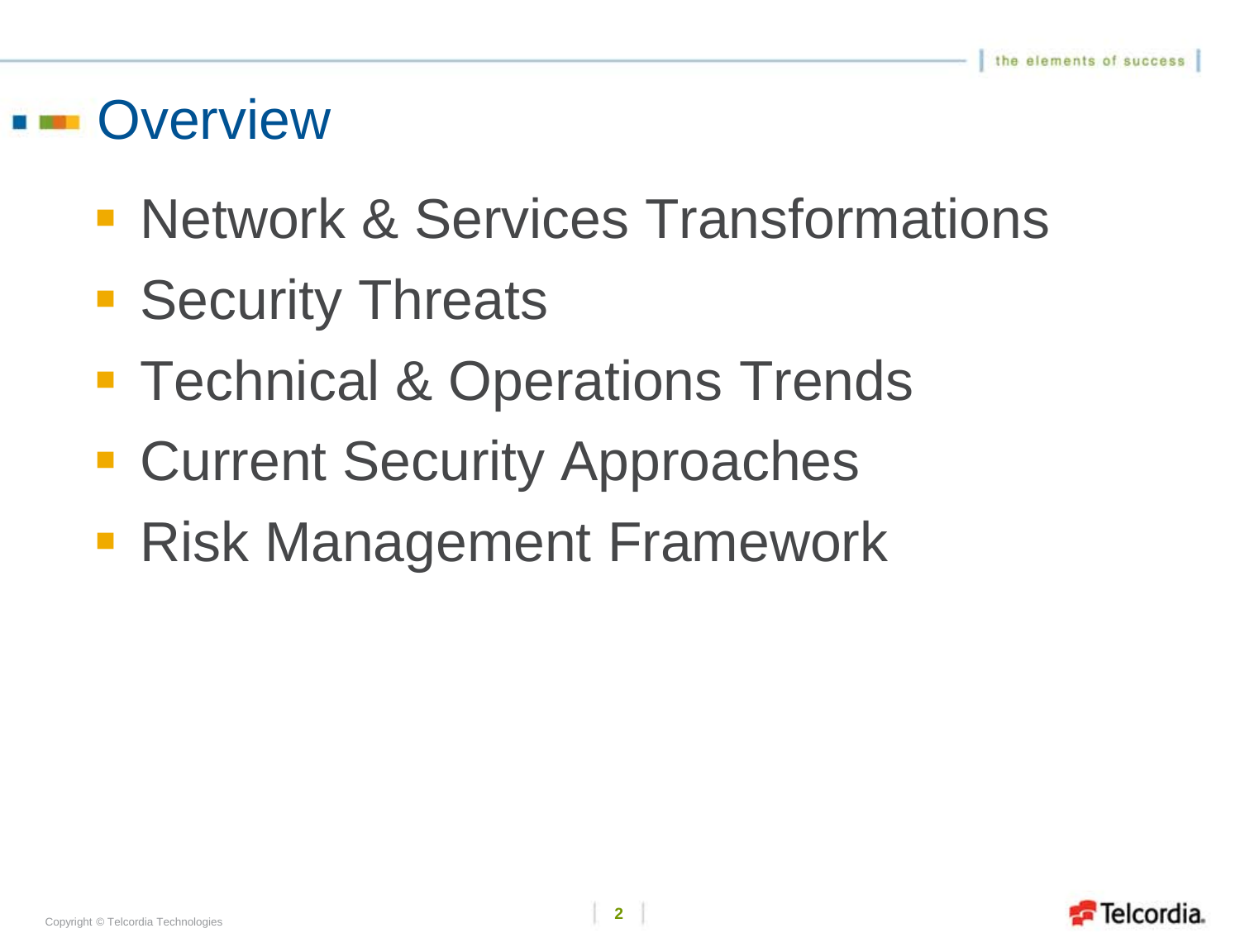#### Network Transformation: *Market Drivers*

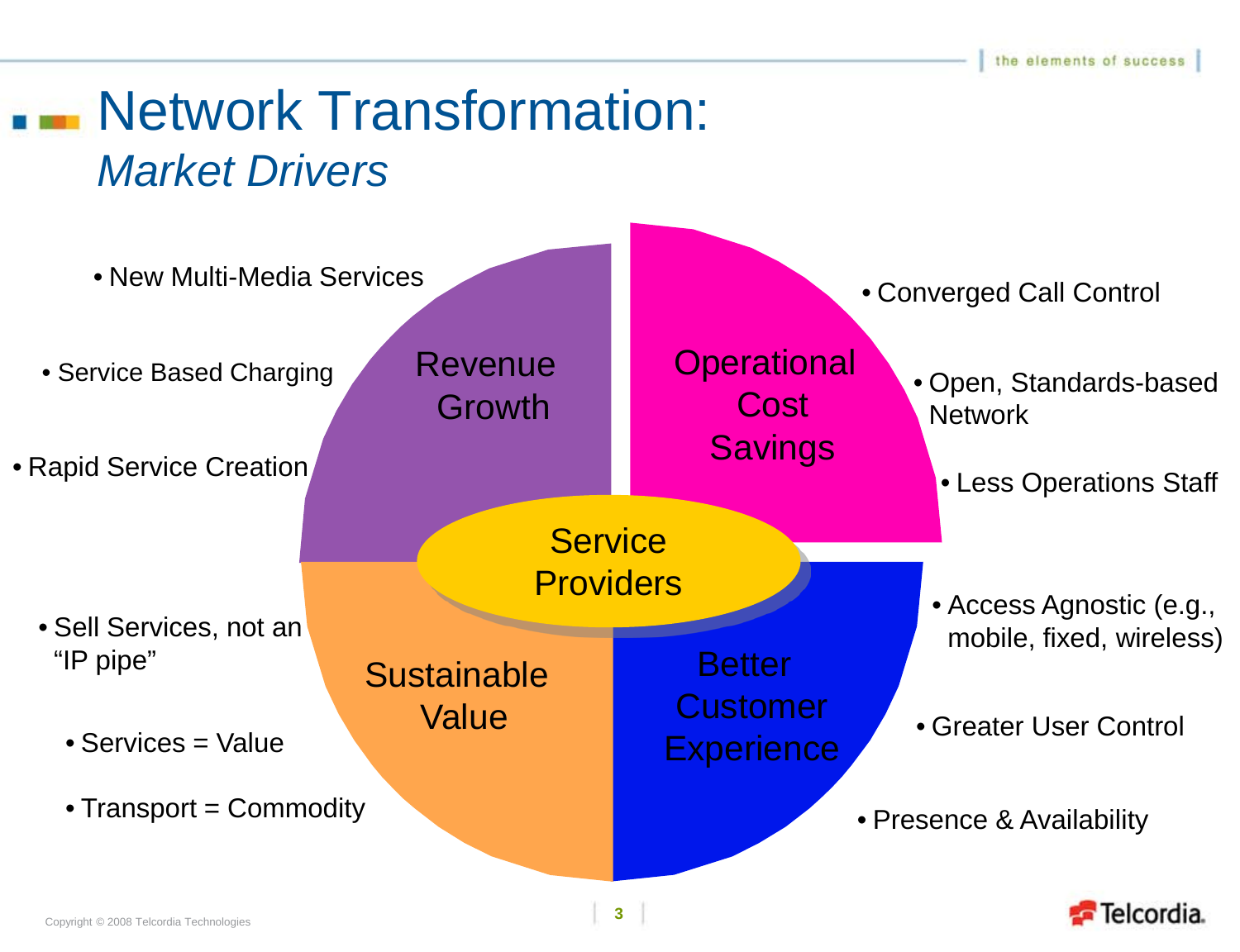# Multi-Dimensional Challenge

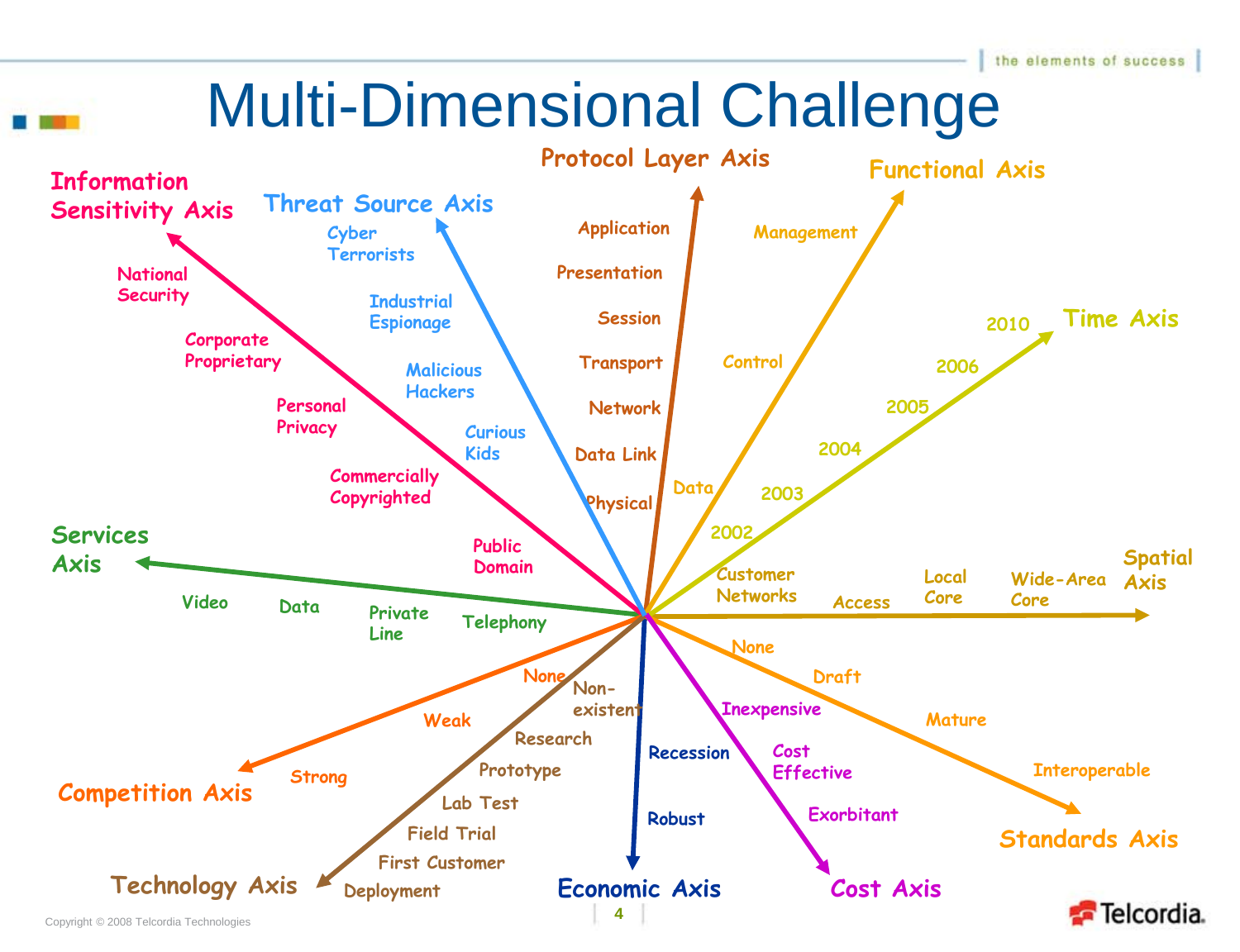#### Threats Magnified Interdependencies & Technology Evolution

**Oil / Gas**



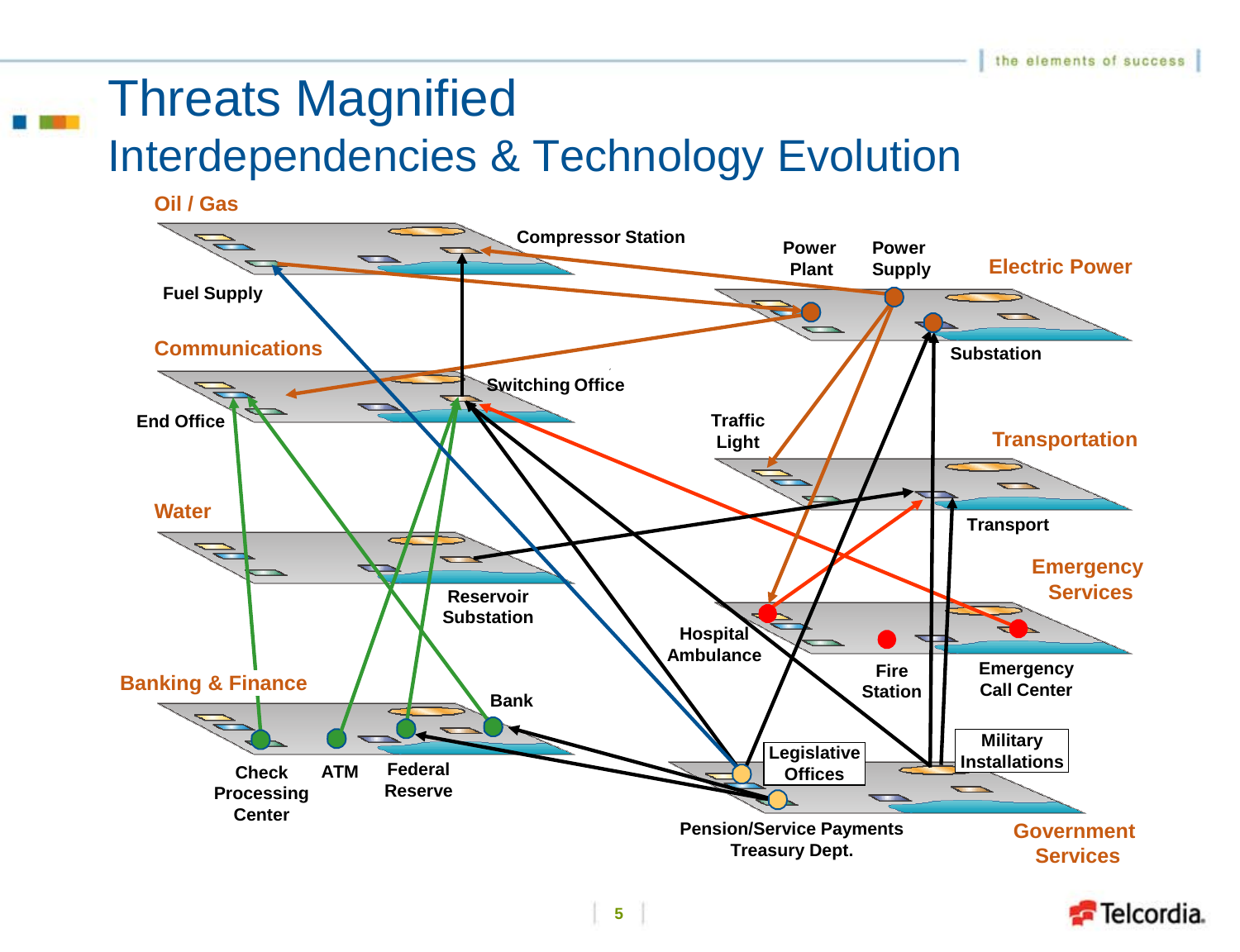#### **Network Transformation:**  *End-to-End Infrastructure Security Risks*

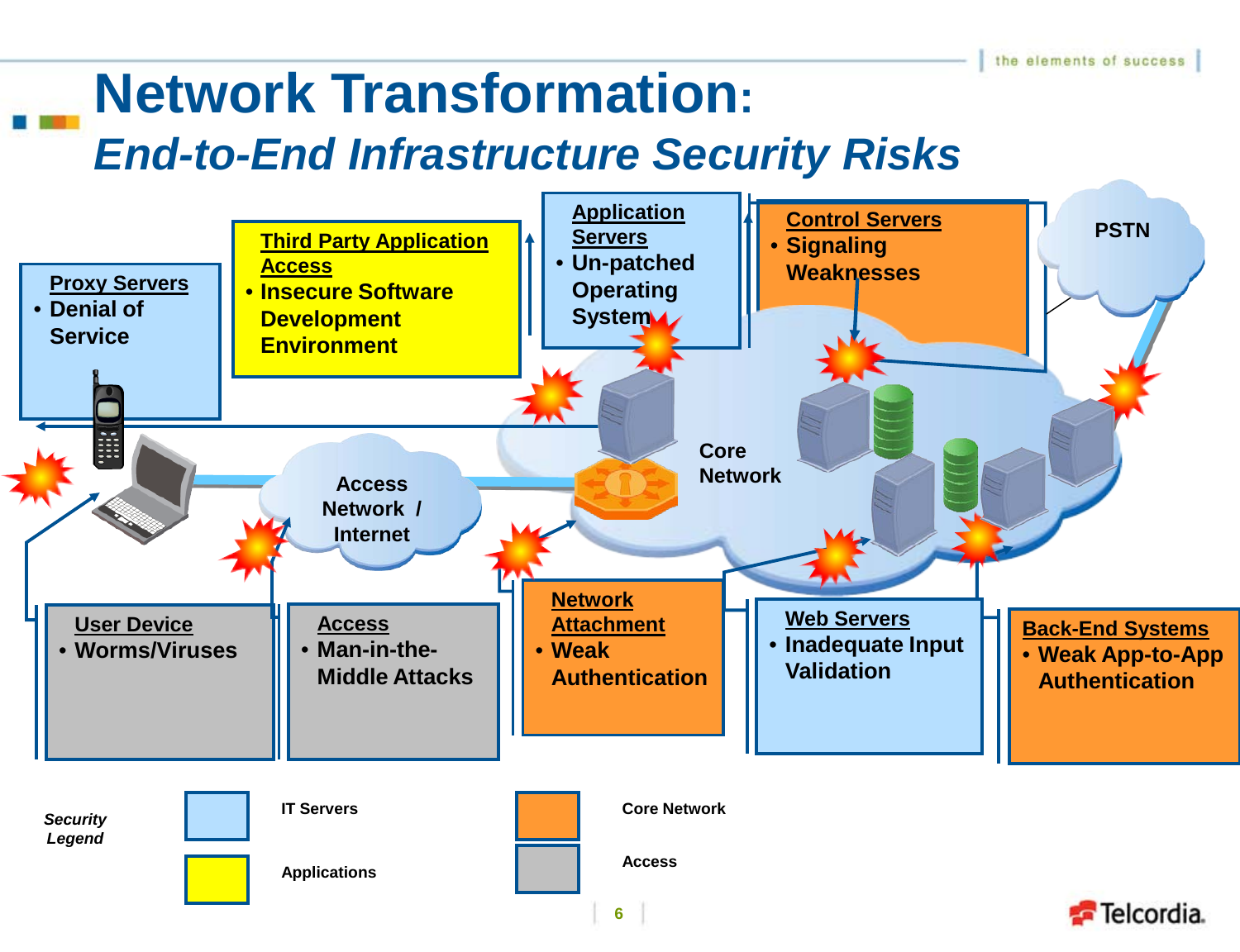#### Network Security & Resiliency Under Attack

**"Take Balad Air Base, for example," Colonel Fielden said. "A passing ship anchor cut an undersea fiber optic cable and Balad went from conducting hundreds of combat sorties per day to conducting tens of sorties a day. What do you do when communications systems are down? Not much of anything."**

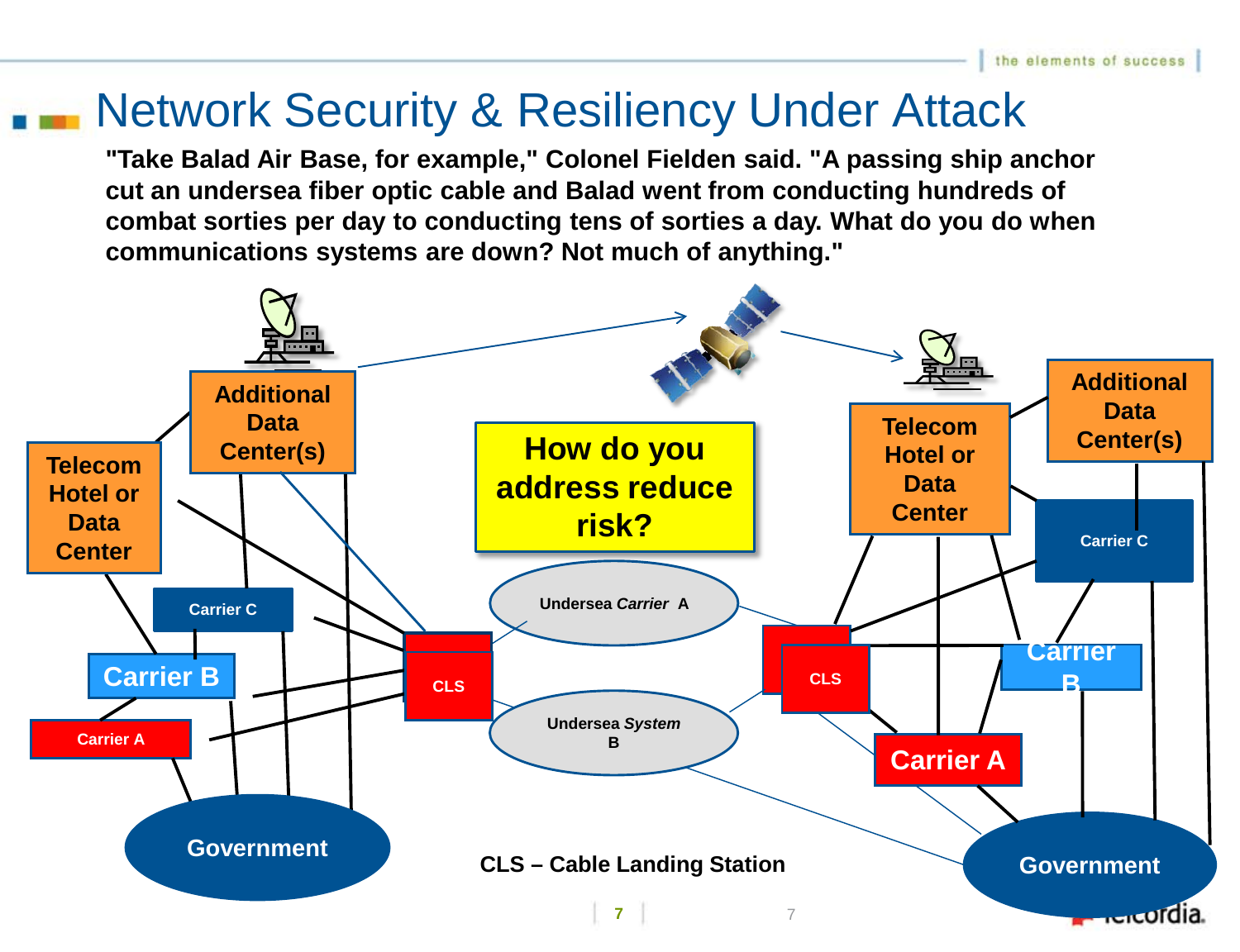#### Next Generation Network (NGN) Deployments *How is Security today?*

- **Basic**
	- Baseline security requirements for product vendors are vague
	- **Organizational issues are not fully identified and addressed**
- **Not mature** 
	- Security performance and reliability are critical elements and need to be improved
	- Signaling and media security are not fully recognized by the market
	- Integration of security functionality still evolving
- **Poorly planned and implemented**
	- Implementations inherit traditional vulnerabilities (e.g. Buffer Overflows)
	- Security features to enforce stronger security posture (protocol, user and boundaries) are not uniformly implemented

#### **Need to address both NGN and Legacy Network Security**

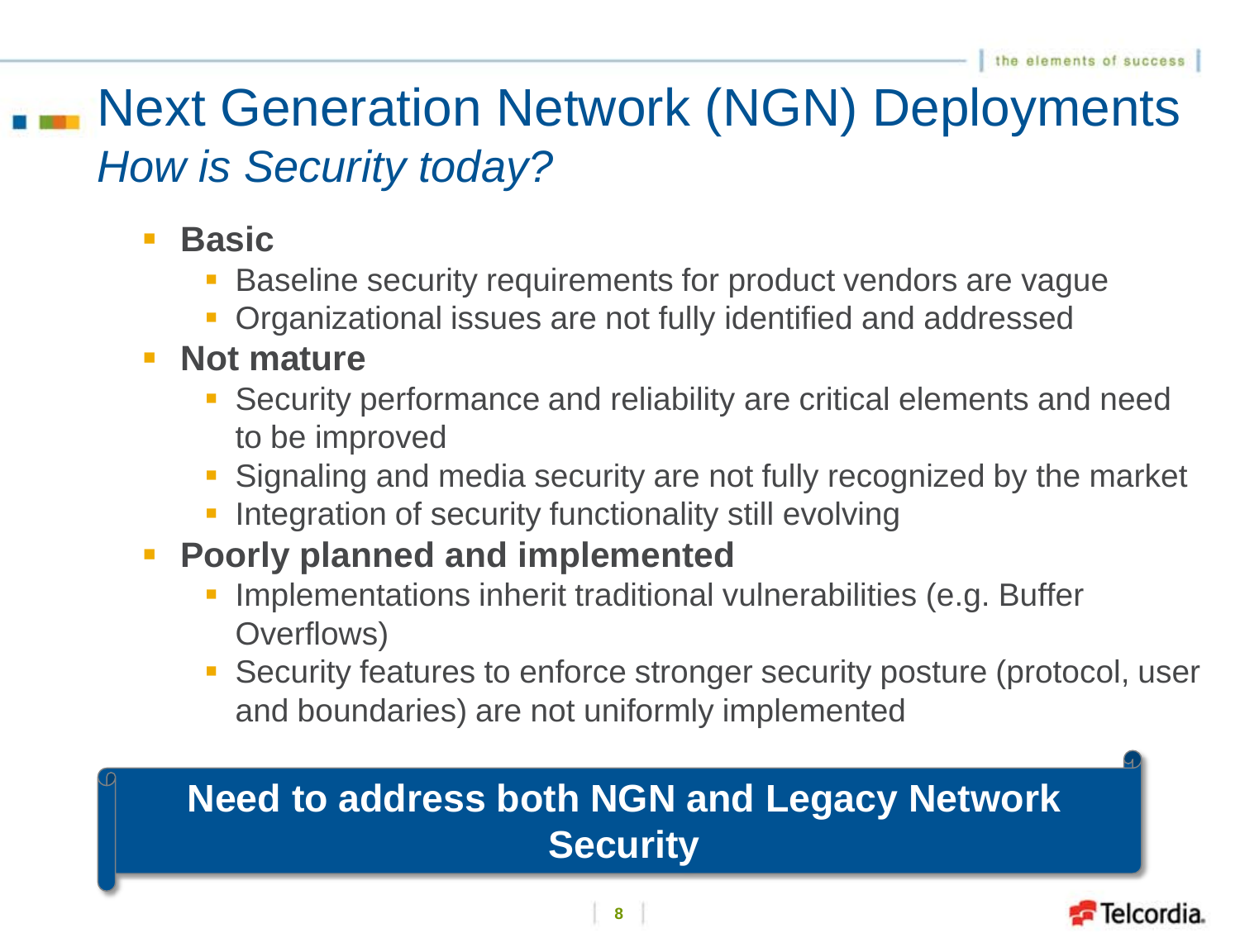### Evolving Wireless Networks & Services

- Besides handset applications there are *new* applications and services infrastructures emerging
	- **Vehicle Telematics** 
		- On-board computers with multiple wireless interfaces
		- **Roadside wireless networks**
		- Vehicle to Infrastructure & Vehicle-to-Vehicle communications
	- **Smart Grid Energy Management Systems** 
		- Networks linking entities and devices (e.g., sensors, meters) for generation, distribution and usage
		- Automated smart meter management

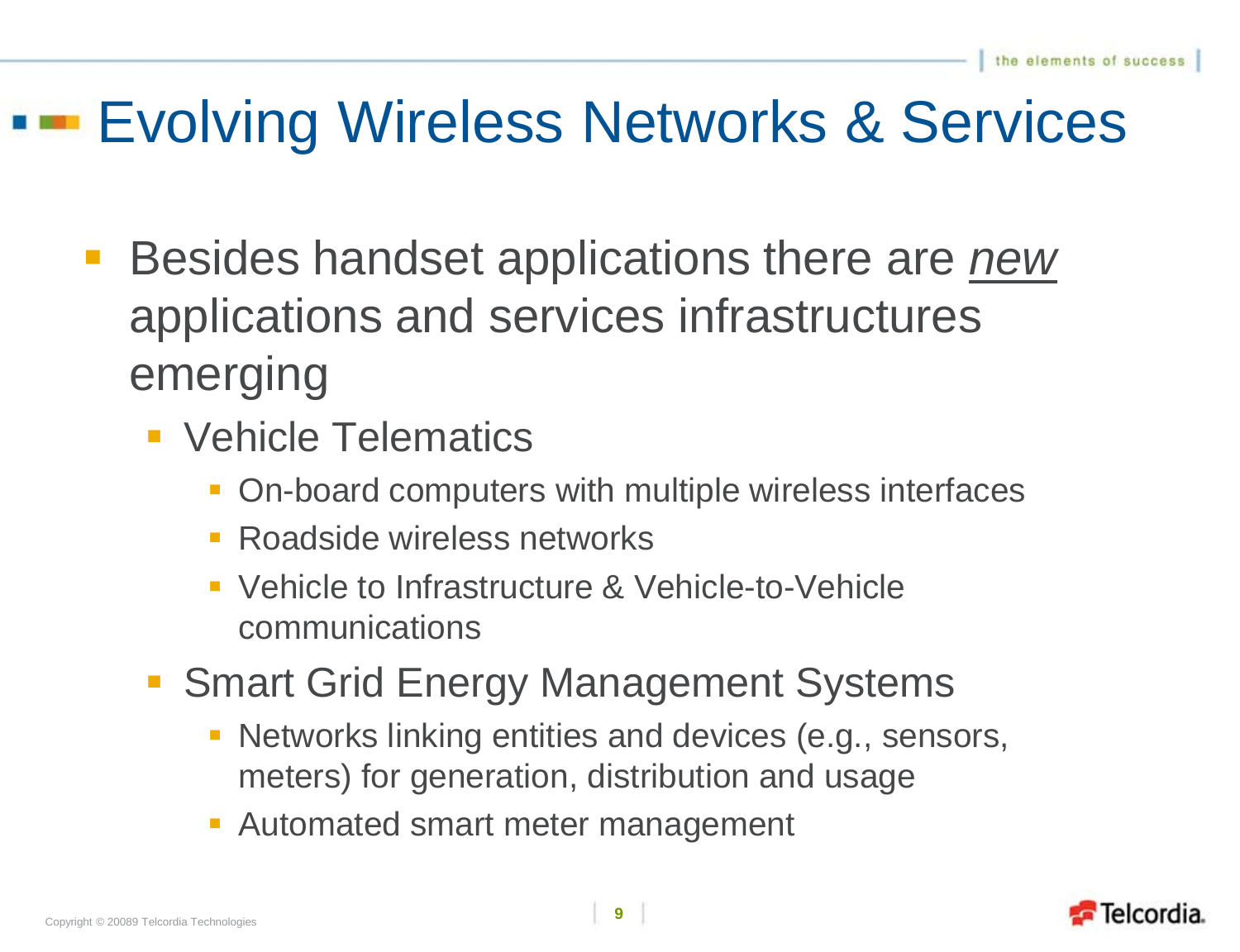#### **EXAMPLE Wireless Telematics**

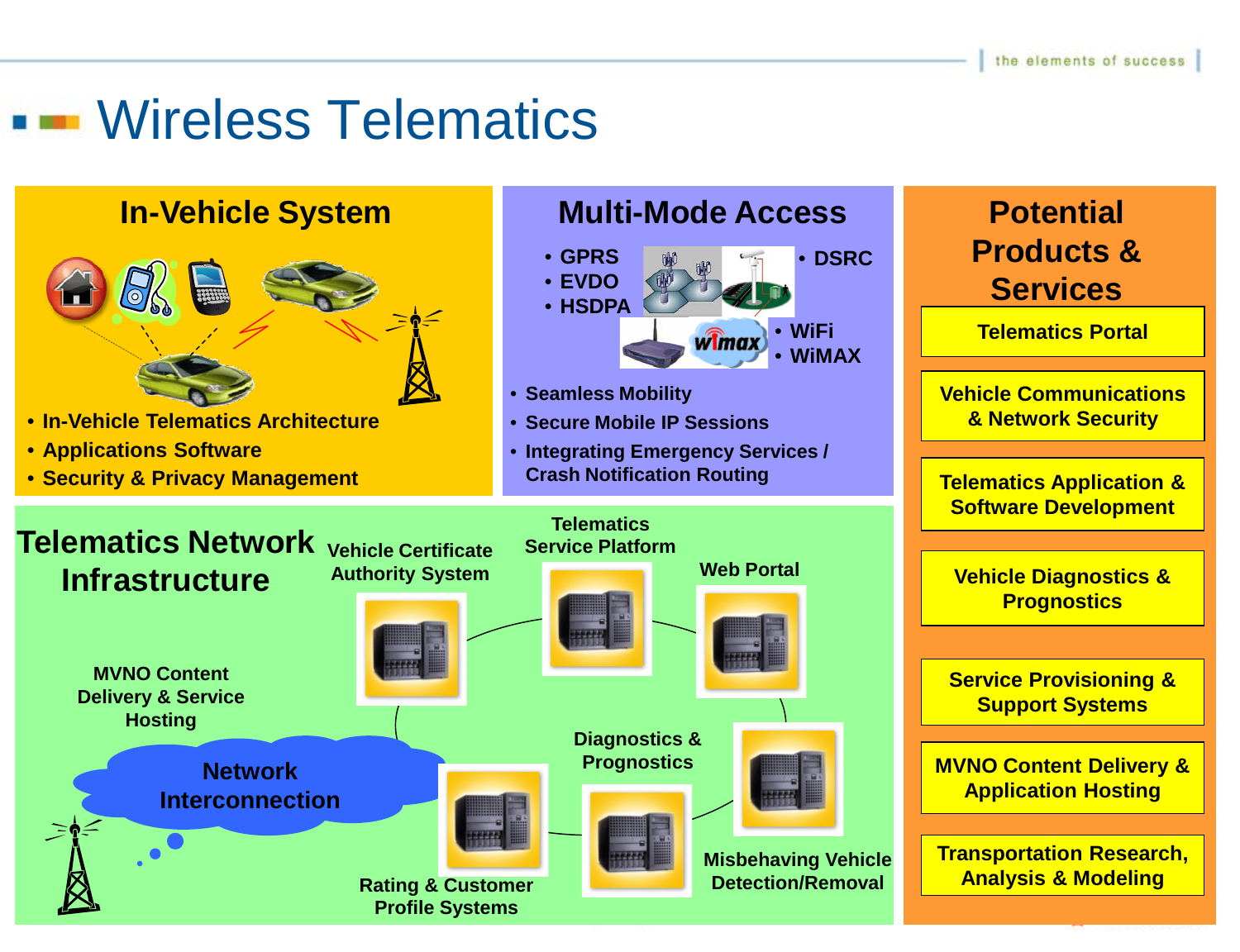# ■■ Smart Grid – What is It

- **Transform existing energy services using** communications technology
	- Remote connects/disconnects
	- **Distribution automation**
	- **Customized user services & billing**
- **Components** 
	- Business applications e.g., generation/supply, SCADA, Usage/demand
	- Computing/IT e.g., Servers, Web technology, Smart agents
	- Communications Infrastructure e.g., Home Access Network, WIMAX, Cellular
	- Energy Infrastructure e.g., Smart Meters, Transformers

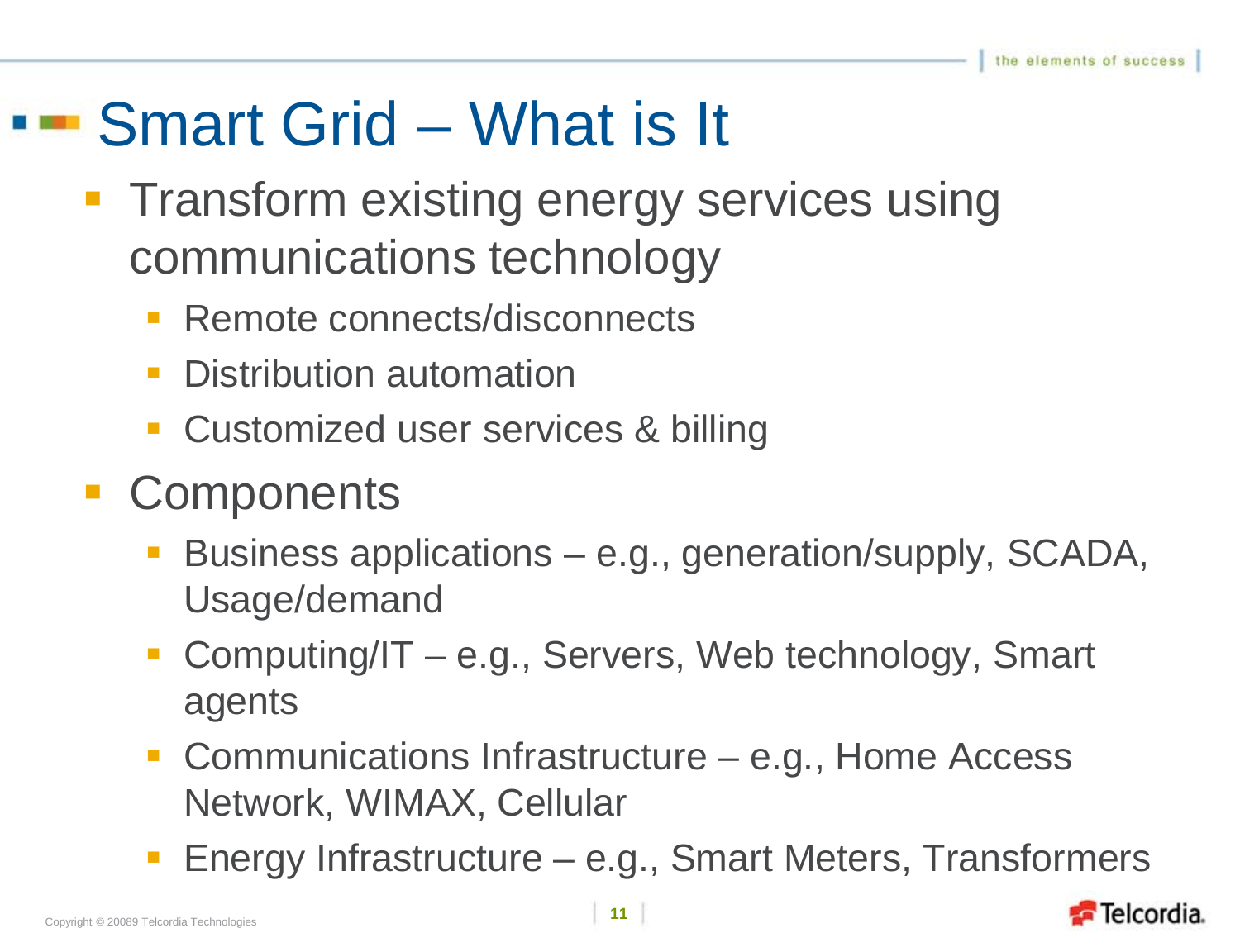## **Threat Trending**

*New Targets: Smart phones, STBs, WiFi, Meters, OBEs, etc.* 



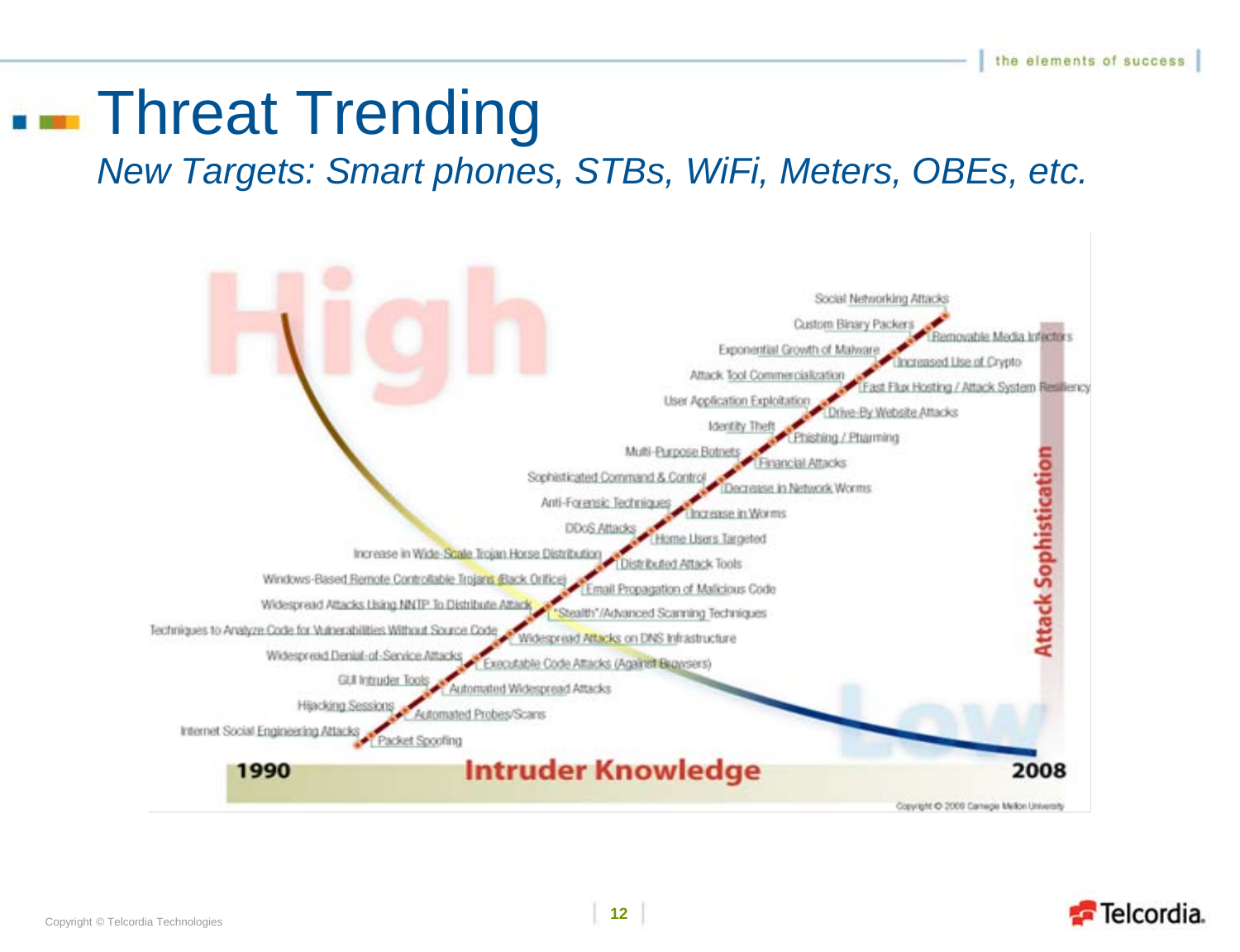# **Technical Trends**

- Web-based applications & services
- Mobility with different roaming patterns
- New types of intelligent devices
- Signaling extended out to user
- Multi-media protocols
- Third-party software & user interfaces
- **Hardware and software security components**

### **What is Sufficient Security?**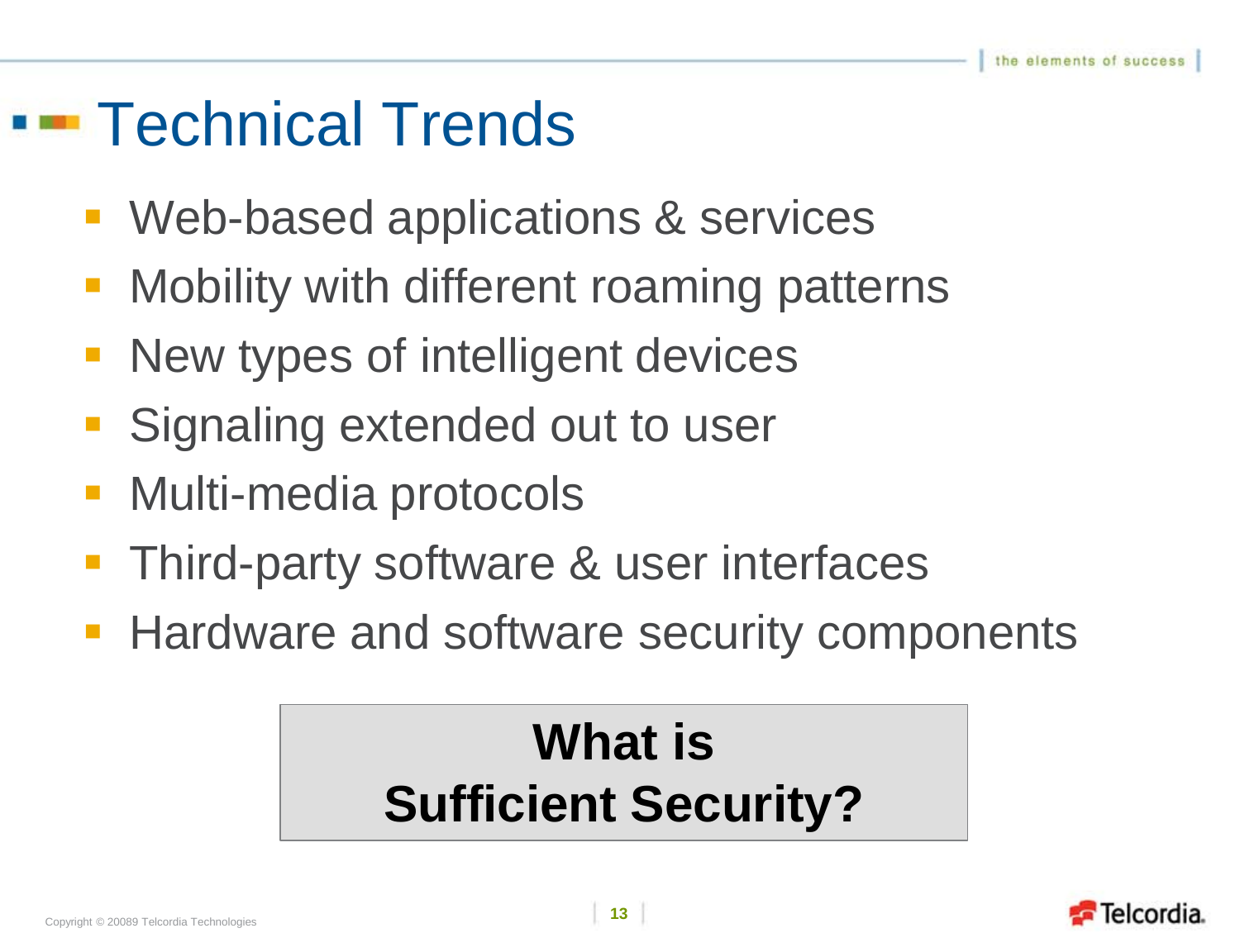#### Security Testing Evolution *Pen Testing is not sufficient*

 **Trend towards embedding security functionality into software and hardware with an increasing threat in software/hardware hacking tools**



**Verify proper operation through a wide array of vulnerability analysis tools and techniques** 

**Intelligent User Devices**

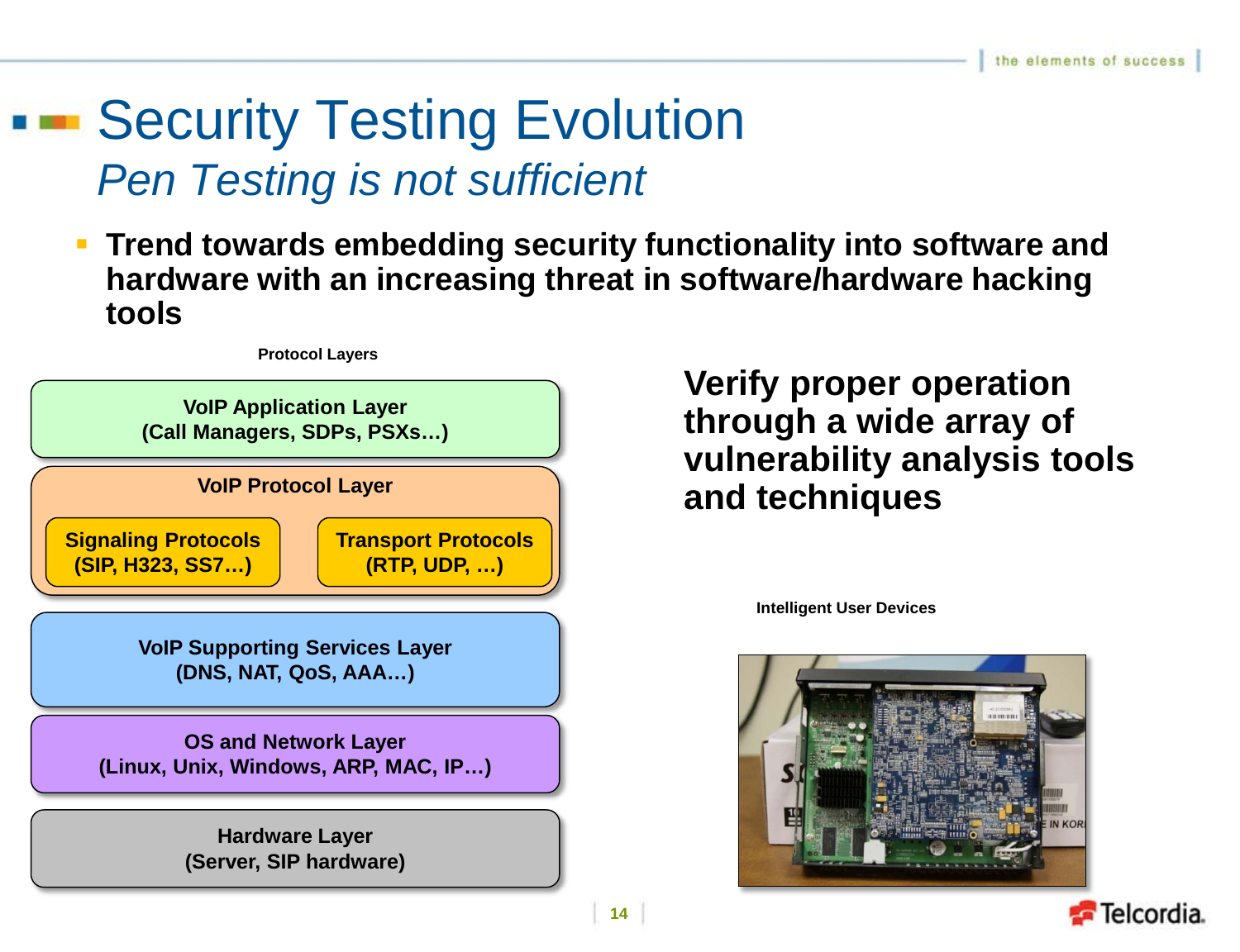#### Embedded Hardware Security Perspective

- Reverse engineering circuit board hardware and firmware
- Exploiting on-chip debugging, JTAG, and in-circuit emulator capabilities
- Accessing and reprogramming FLASH, RAM, and other storage devices
- Stepping, tracing and altering program execution
- Monitoring and inserting data on system and peripheral interfaces
- Extracting / altering keying material, unit identity and other credentials
- Testing PKI functions, such as firmware signatures
- Modifying the circuit hardware to add new devices, remove existing devices, and create new external interfaces
- Re-configuring hardware to masquerade as a different system element

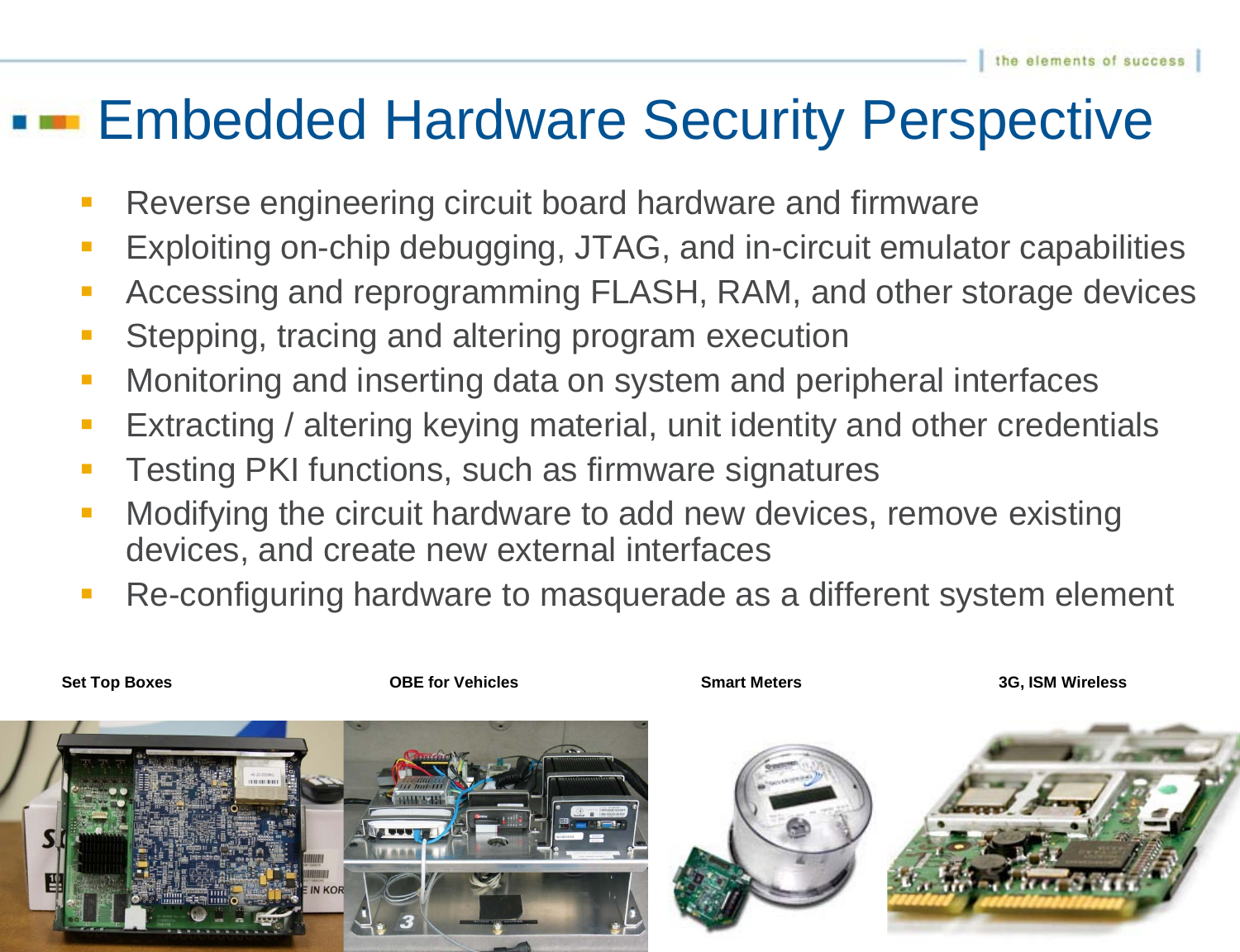# Operational Trends

- Primary & Backup NOCs
	- **Foreign based NOCs**
- **Outsourced staff** 
	- **NOC staff**
	- **Software development**
- Lifecycle security across multiple suppliers
	- **Supply chain risk management**
- Supplier maintaining equipment
- Physical co-location

### **What is Sufficient Security?**

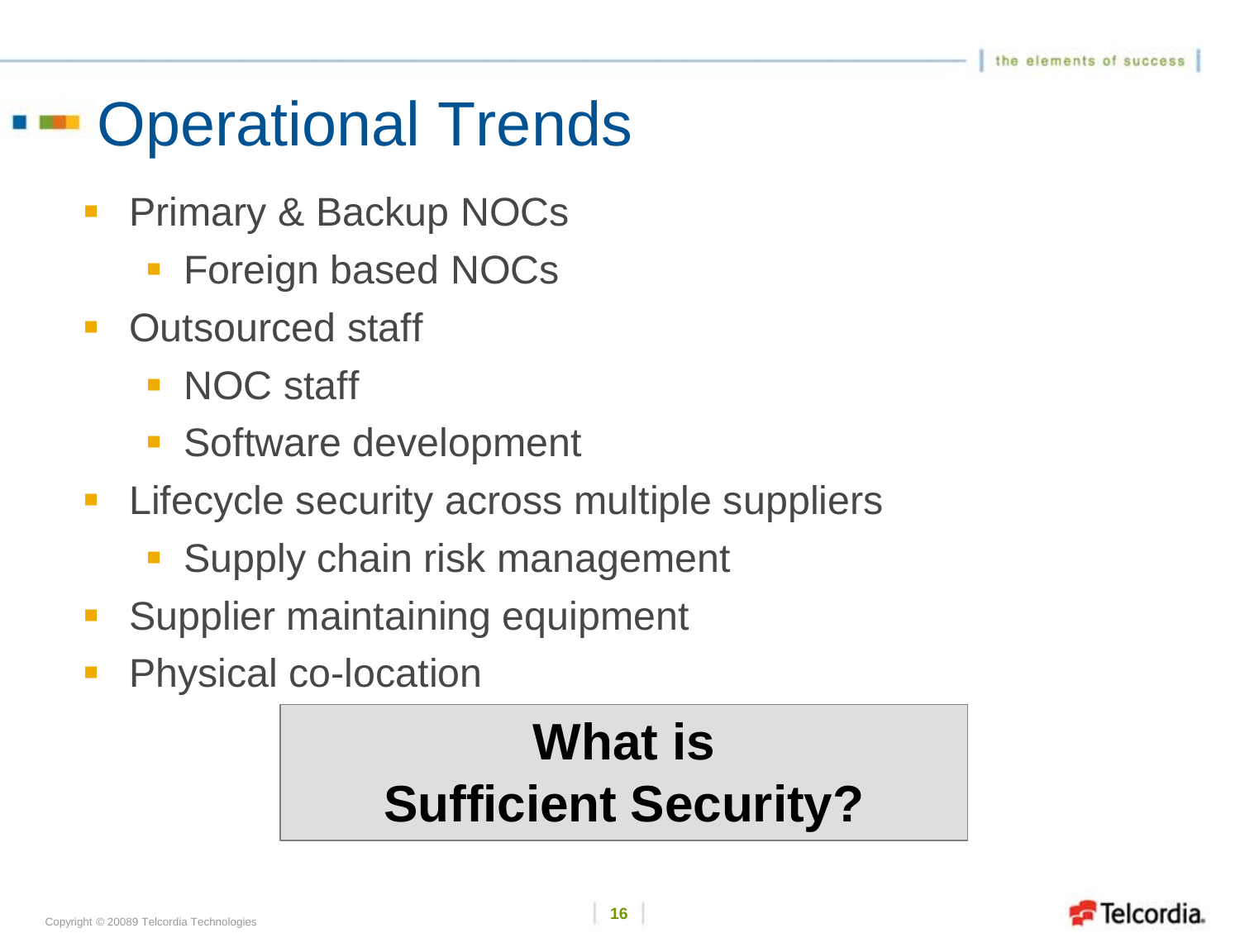### Supplier Assurance

*Need for Visible Risk Mitigation Activities*

 **Address the insertion of foreign made COTS into networks by feasible architectures, operations, testing & procurement processes**



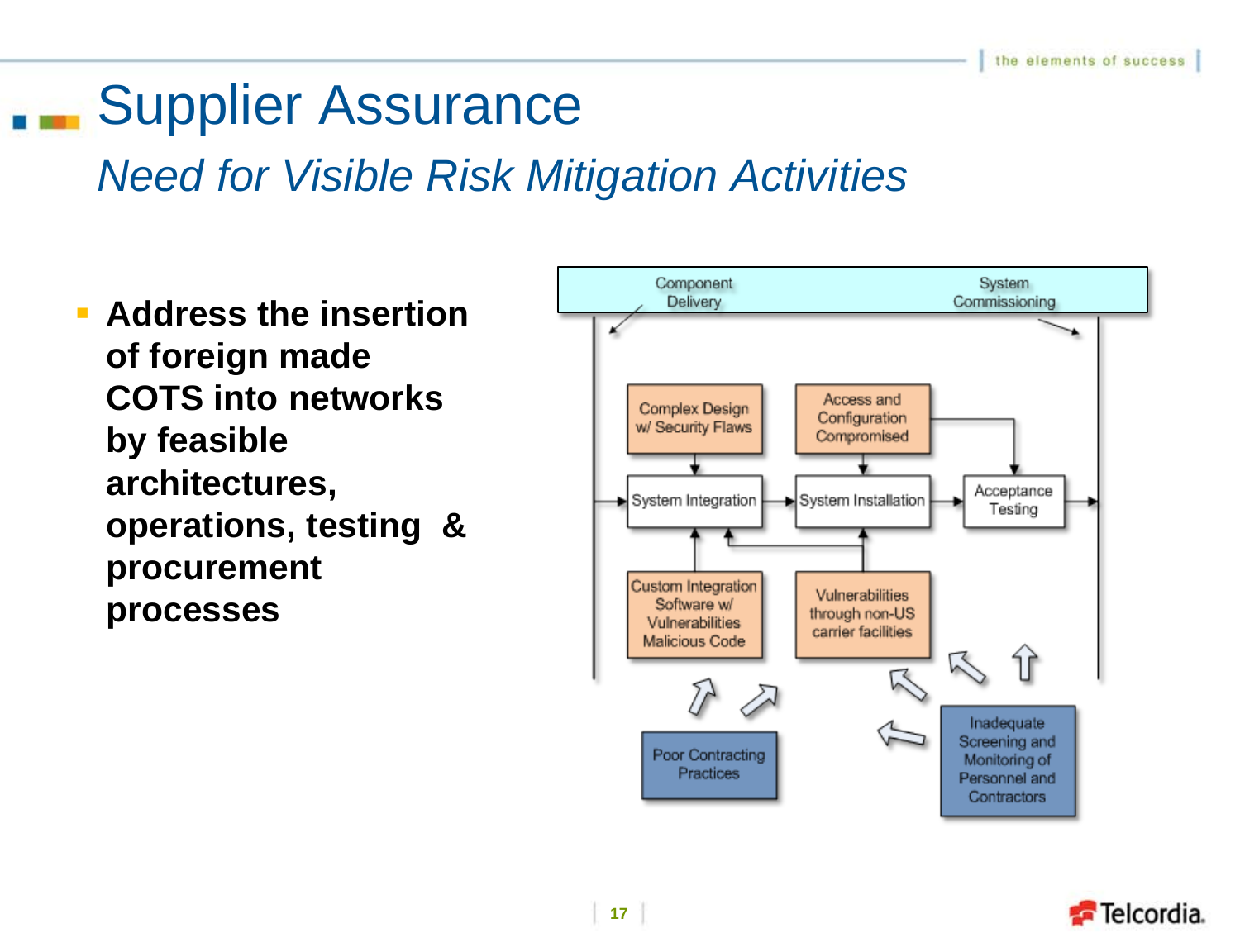# Current Approaches to Address Challenges

#### *They all have Problems*

- **Secure Remote Access**
- **Token-based Access**
- **Personnel Vetting**
- **Network Partitioning**
- Software & Hardware Testing & Analysis
- **Trusted Source Software Releases**
- **Network Traffic Monitoring**
- **Filtering Inbound and Outbound Traffic**
- Site Inspections
- **Physical security assessments**

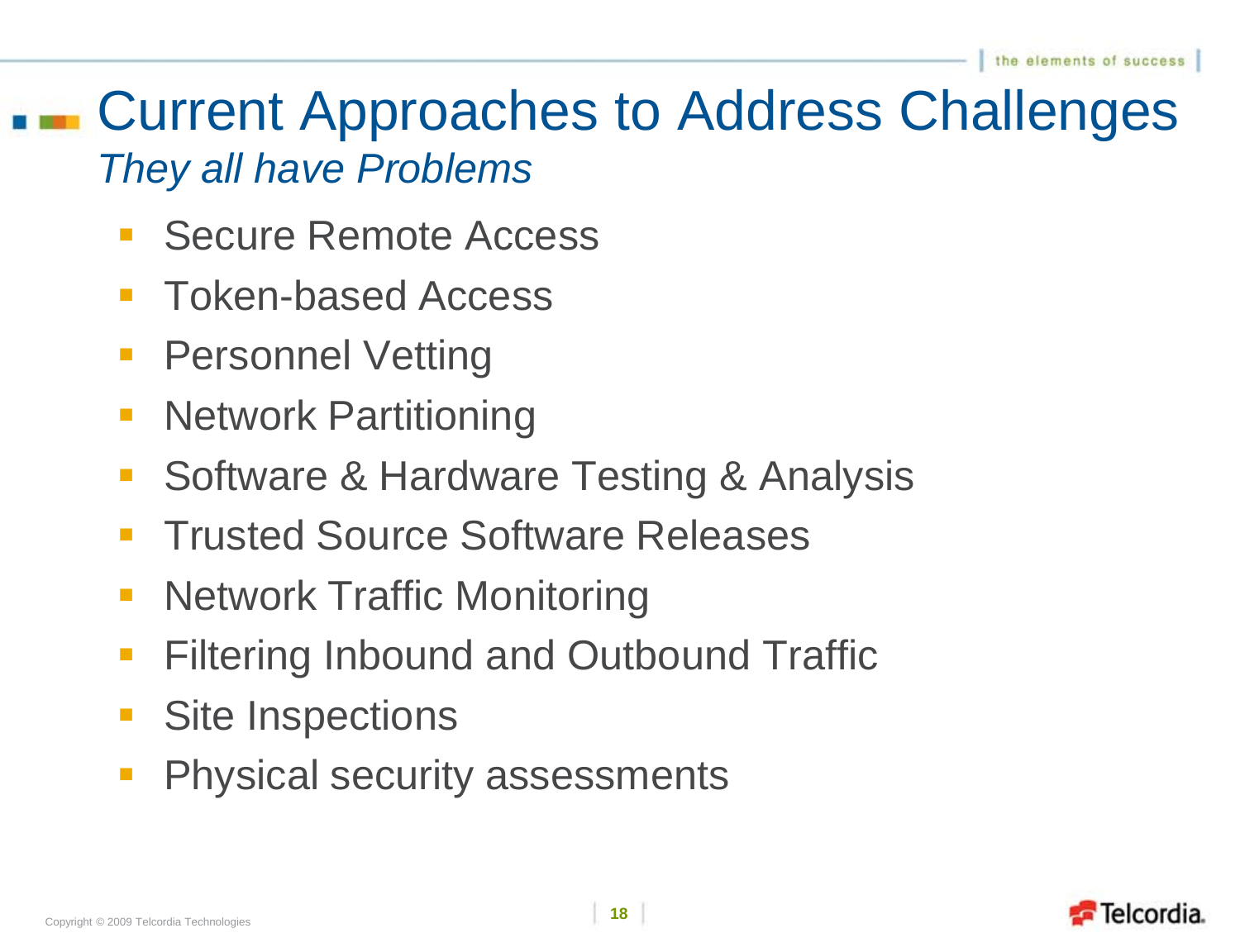# Risk Management Framework

#### *Structured Analysis*

#### **- Network/Service Access Security**

- User and Device Authentication
- Personnel & Physical Access Profiles

#### **User Platform Security**

- Hardware/Software Security
- Management and Services Interfaces

#### **Application Security**

- Service logic integrity and interfaces
- Information Protection End-to-End
- **E** Core Network Security
	- Intra and Inter-Network Security
	- Communications among systems & entities
	- Operational security roles and policy considerations